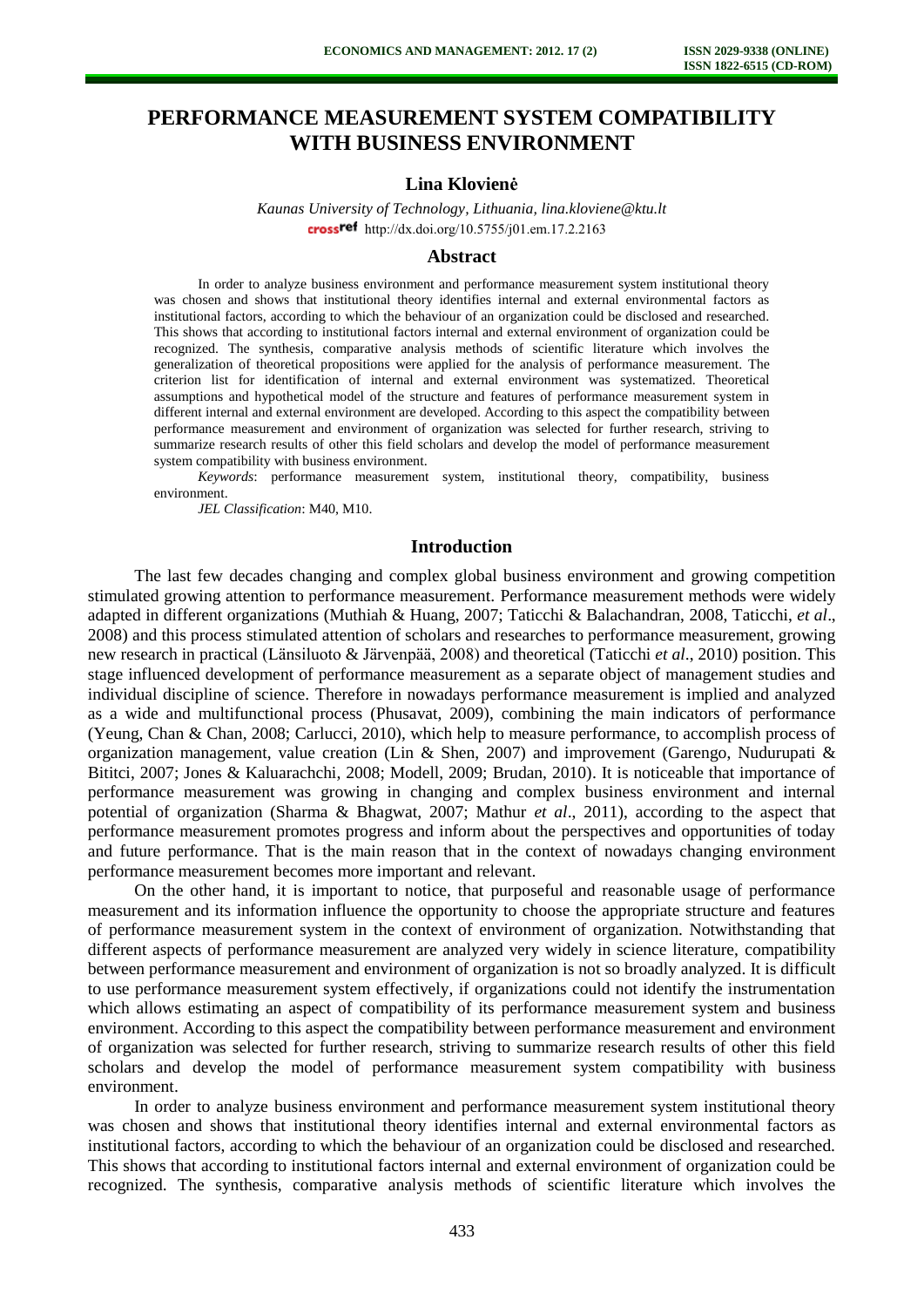generalization of theoretical propositions were applied for the analysis of performance measurement. The criterion list for identification of internal and external environment is systematized. Theoretical assumptions and hypothetical model of the structure and features of performance measurement system in different internal and external environment are developed.

The **research problem** of this article is formulated as a question:

How to identify performance measurement system compatibility with business environment?

**The objective of this paper** is to disclose the compatible performance measurement system with business environment.

The paper includes two main parts. Theoretical background and interpretations from institutional theory point of view is presented in the first part. Theoretical assumptions and hypothetical model are presented in the second part of this paper.

# **Theoretical background and interpretations**

Institutional theory as theoretical approach of management studies shows that institutional theory identifies internal and external environmental factors as institutional factors (economic constraints, competition; copying best practice from others, accounting standards/financial legislation, socioeconomicpolitical institutions' pressures, professionals, top management/corporate culture, organizational strategic orientation and organizational characteristics), according to which the behaviour of an organization could be disclosed and researched (Hussain & Hoque, 2002). The analysis of different institutional factors groups showed that institutional factors perform in different ways. Two groups of institutional factors – economic and coercive – perform irrespective of an organization and other two groups – normative and mimetic – depend on the reaction of an organization. According to this aspect it could be stated that institutional factors could perform in two levels: (1) organizational level, (2) environmental level and help to recognize internal and external environment of organization. If institutional factors influence could be analyzed in organizational level, it means, that institutional factors influence organizational systems too. This lets to prove the expediency of institutional factors analyses in the context of performance measurement system. According to institutional factors the list of factors for identification of internal and external environment and performance measurement system could be prepared (see Figure 1).



**Figure 1.** The list of institutional factors in the context of the performance measurement system (Bansal & Roth, 2000; Davidson & Worrell, 2001; Hussain & Gunasekaran, 2002; Hussain & Hoque, 2002; Khadaroo, 2005; Tsai, 2006; Campbell, 2007; Lozano & Valles, 2007; Länsiluoto & Järvenpää, 2008; Järvenpää, 2009)

Interpretation of institutional factors allows to state that every institutional factor could also perform in different intensity (*economic uncertainty could be high or low, competition – strong or weak etc.*) and according to it influence on performance measurement system also would be different. This direction realized the need for a deeper analysis of intensity of institutional factors.

Different organizations perform in different ways in the same environmental circumstances. According to this aspect, uncertainty level of external environment could be used for a state identification of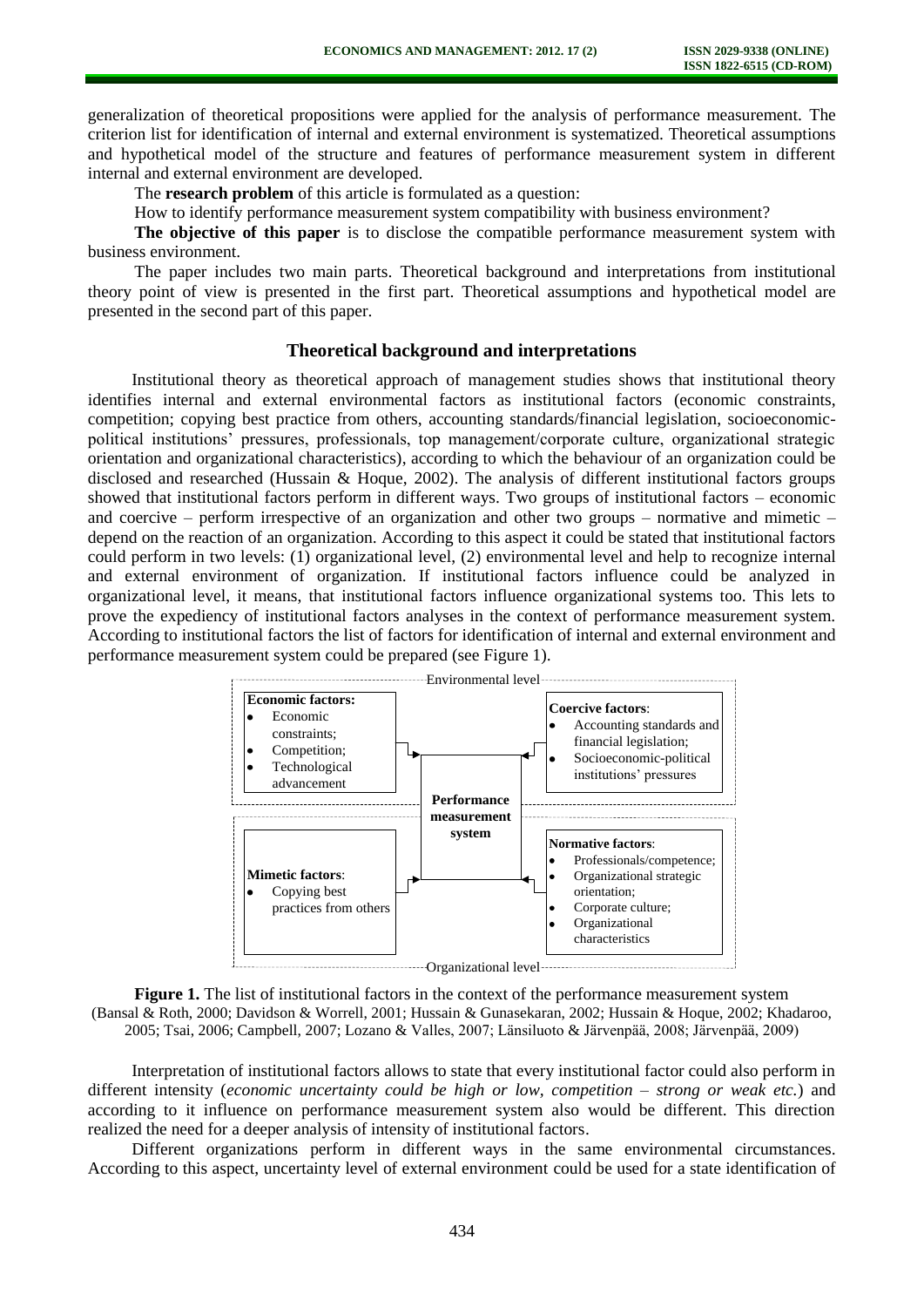external environment (Burns & Stalker, 1961; Rayburn G. & Rayburn M., 1991; Gul & Chia, 1994; Wickramasinghe & Alawattage, 2007). Also it is important to disclose reaction of organization to environment and its influence on performance measurement system. Such a reaction could be used to recognize the state of an internal environment of organization (Ashmos *et. al*., 2000, 2002).

In summary, according to analyses above, an intensity of institutional factors was disclosed using an uncertainty and complexity levels and is substantiated different intensity of institutional factors influence on performance measurement system which could be disclosed according to its structure and features.

### **Theoretical assumptions and hypothetical model**

**Theoretical assumptions**. External environment of organization which is understood as entirety factors of social and political-law, which influence decisions, performance processes in organizations (Wickramasinghe & Alawattage, 2007). Mentioned factors could be aggregated into a list according to institutional factors and consider variables  $(x_{in})$  – features of products/services, range of products/services, customer needs for features of products/services, customer needs for services, price, technology, competitors, basis of law (Hussain & Hoque, 2002; Aaker, 2005; Halbesleben & Buckley, 2006; Köksal & Özgül, 2007; Hwa, 2007; Ivanova *et al*., 2007; Jones & Kaluarachchi, 2008; Analoui, 2009; He & Baruch, 2009; Gstraunthaler, 2010). These variables could be described according to its changes and uncertainty. According to this aspect, external environment of organization could be measured by the *level of uncertainty*, which is the result of changes in variables  $(x_{in})$ .

Internal environment of organization is understood as an entirety factors associated with organization (Wickramasinghe & Alawattage, 2007). Mentioned factors could be aggregated into a list according to institutional factors and consider variables  $(x_{in})$  – strategy, goals, structure and interaction (Kaplan & Norton, 1996; Ashmos *et al.*, 2000; 2002; Goulielmos, 2005; Zattoni & Cuomo, 2008). It could be stated that factors of internal environment are developed as a reaction to the level of uncertainty and could be described according to *level of complexity* of variables  $(x_{in})$ .

Analyses made lets to state, that external environment of organization could assume static or dynamic state (Rayburn & Rayburn, 1991) to which reaction of organization could assume simplicity or absorption (Ashmos, Duchon & McDaniel, 2000; Goulielmos, 2005). According to this, external environment of organization could be as *x* axis in system of axes and reaction to it – internal environment of organization – *y* axis. It shows that external environment of organization and reaction to it could be as two concurrent axes, which form four different types of organizations (see Figure 2).



**Figure 2**. Matrix of external environment of organization and reaction to it

The structure of performance measurement system  $(VVS<sub>str</sub>)$  settled according to normative institutional factors – strategy  $(S)$ , goals  $(T)$  and processes  $(P)$ , which have different level of conformity when different uncertainty and complexity level exist. According to the different conceptions of performance measurement system (Gomes *et. al*., 2004; Franco-Santos *et. al.*, 2007; Peters & Zelewski, 2008; Fukushima & Peirce, 2011), the generalised conception could be stated, that *performance measurement system* is a set of instruments of performance measurement ( $VVS_{ins}$ ) – measures (R), which information ( $VVS_{inf}$ ) is used for a decision making process (SL). According to this analysis, performance measurement system could be disclosed as having five variables – strategy, goals, process, measures and decision level.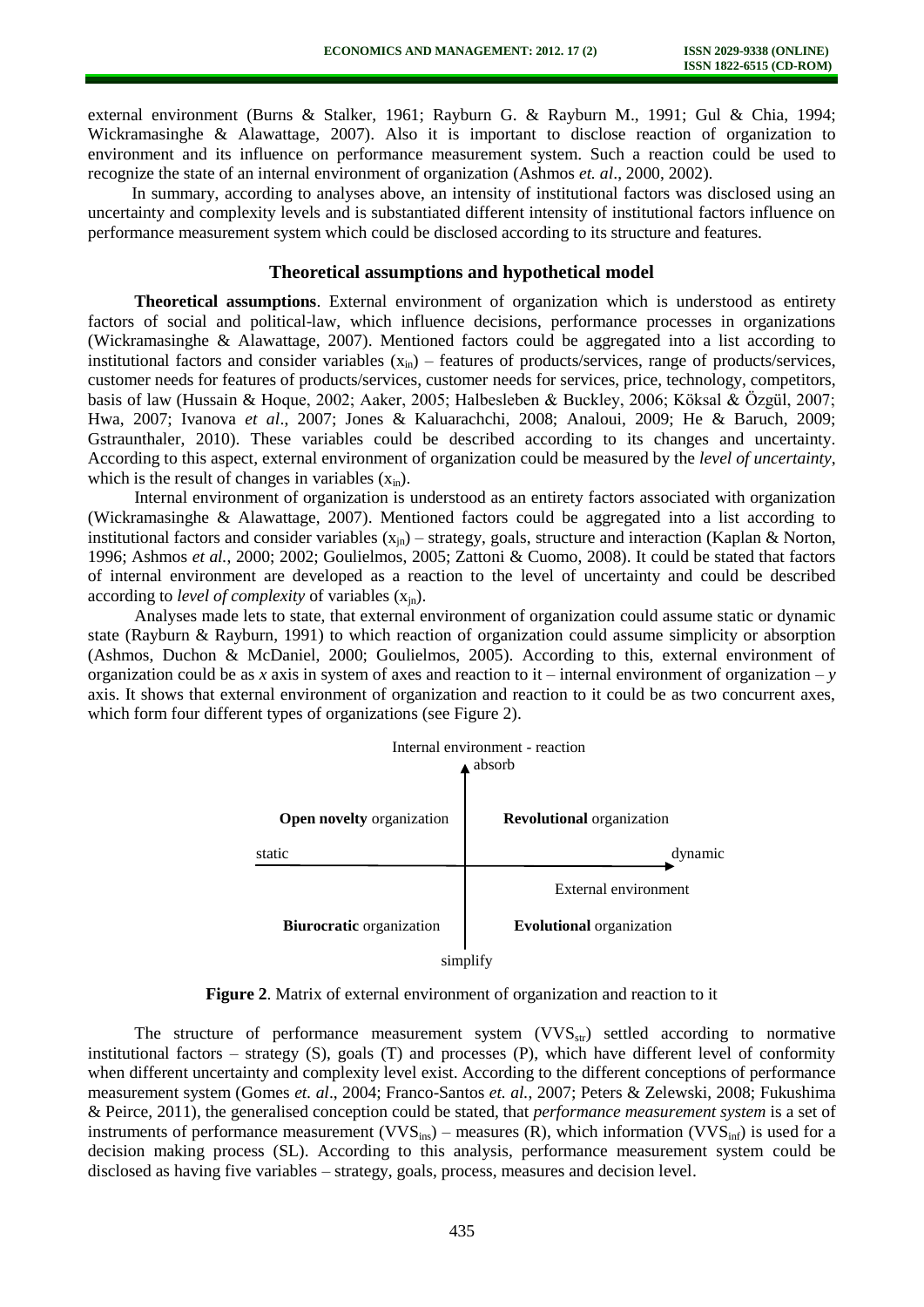For the reason to identify the level of compatibility of the variables of performance measurement system with business environment, features for variables of performance measurement system could be developed – comprehensibility of *strategy* content  $(S_s)$ , precision of *strategy* process  $(S_t)$ , homogeneity of underlying *goals* (Th), adequacy of underlying *goals* (Ta), priority in *processes* (Pp), number of *measures*  $(R_{sk})$  and range of *decision making*  $(SL_p)$  - which are important in the context of an internal and external environment of organization.

**Hypothetical model**. Mintzberg (1978), Grobler, Grubner & Milling (2006) estimated that strategy formulation of an organization depends on reaction and made interpretation of an organization about external factors. According to this comprehensibility of *strategy* content (Ss) could be measured in context of internal environment of organization. Bednall & Valos (2005) estimated that organizations which invest in innovation and researches, react to changes in external environment is the most suitable differentiation strategy. And conversely, organizations which try to use the internal potential of organization, focus on one side working – effectiveness, the most suitable is cost leadership strategy. Miller (1993) confirmed that there is relation between high complexity (like absorption reaction) and selection of differentiation strategy. Also Canet-Giner, Fernandez-Guerrero & Peris-Ortiz (2010) estimated that formal hierarchical structure, strict and formal control processes are typical for organizations which orientation is on cost leadership strategy. These features are also typical for organizations which simplify an external environment. According to Ashmos *et. al*. (2000, 2002) and Vänttinen & Pyhältö (2009) could be stated that external factors and aspects influence the strategy implementation process. It means that external environment forms processes of internal environment and influence the strategy implementation process and precision of *strategy* (S<sub>t</sub>) could be measured in context of external environment. Miller (1993) empirically proved that there is relation between organization in constant, dynamic environment and selection of differentiation strategy.

According to Grobler, Grubner & Milling (2006) researches, which showed that process of strategy separation to goals depends on internal position and reaction to external environment changes, could be stated that homogeneity  $(T_h)$  and adequacy  $(T_a)$  of underlying *goals*, depend on internal environment of organization. The researches of these authors also showed that organizations with low level of complexity (simplicity reaction) have demand for a regular control and measurement processes, which forms the priority for a short term goals. Also Desai (2010), Mitleton-Kelly (2011) identified that constant performance of organization compatibility with external changes forms importance to a short term goals, but priority for a long term goals in order to implement the strategy of all organization.

Walters & Lancaster (2000) stated that technology and changes in customer demands form the identification of processes of value chain. Nicovich, Dibrell & Davis (2007) extended the analysis of processes of value chain and Porter's competitive strategies in aspect of market orientation. Crain & Abraham (2008) analyzed exertion of processes of value chain according to changes in customer demands. Prajogo, McDermott & Goh (2008) identified dependence between processes of value chain and changes in quality and new features of the products. According to analyzed aspect could be stated that priority in *processes* (Pp) of value chain identifies the behavior of an organization according to external environment of organization. Miller (1993) empirically proved that there is relation between organization in constant, dynamic environment and selection of processes for implementation of differentiation strategy.

Brodbeck (2002) stated that measures create information and measure the quality of the feedback and usefulness could be ensured by selection of actual measures, selection of adequate period and demand for a measurement. According to Mole (2004) organization is in constant connection with environment and could adapt according to the flow of information. Bourne *et al*. (2000), Hussain & Hoque (2002), Gunasekaran & Kobu (2007) also proved that external environment is a factor which influence the set of measures. According to this analyses could be stated that number of *measures*  $(R_{sk})$  could be measured in context of external environment of organization.

According to Brodbeck (2002) effective feedback and flow of information could be ensured by the decision making process in all hierarchical levels of organization. This position is supported by complexity theory researches (Anderson, 1999; Boisot & Child, 1999; Ashmos *et. al*., 2000, 2002; Burnes, 2005a, 2005b; Goulielmos, 2005; Grobman, 2005; Houchin & MacLean, 2005; Cunha & Cunha, 2006) too – the range of *decision making* (SL<sub>p</sub>) through all hierarchical levels of organization could help to adapt and improve. In summary, the range of decision making process shows the flexibility of decision making process and the level of stakeholders' involvement and could be stated that decisions are made in different management levels according to internal environment of organization.

According to theoretical assumptions, hypothetical model was proposed (see Figure 3).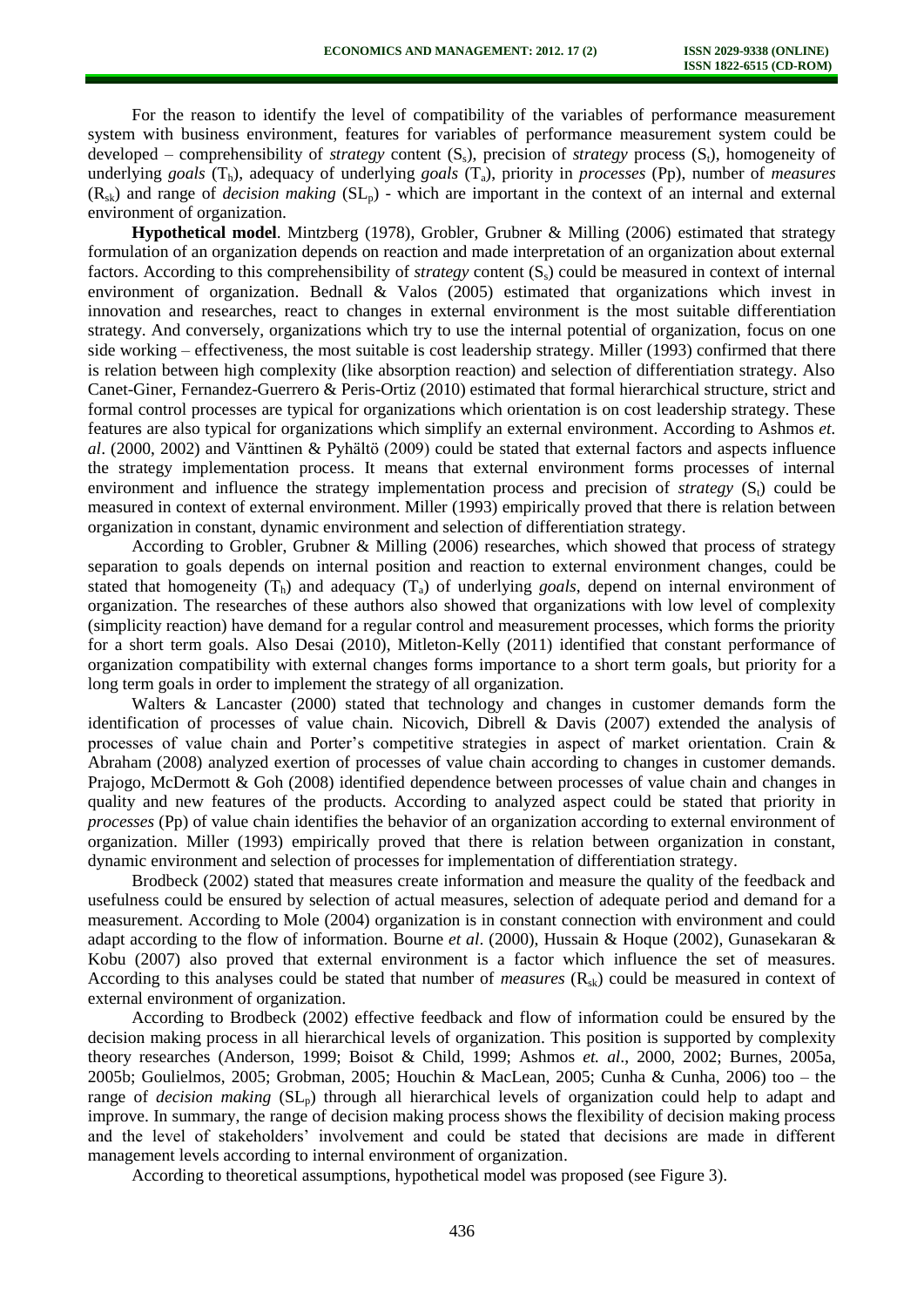

Internal environment - reaction Absorb

**Figure 3**. Hypothetical model of performance measurement system compatibility with business environment

*Biurocratic* organization is operating in stable and clear environment, with understandable and constant principles of performance. This influence that formulated strategy could be implemented precisely, separated to short term underlying homogenous and adequate number of goals, which could be reached by orientation to compatible priority in processes for implementation of formulated strategy. Stable and clear external environment forms low demand for an information and influence minimum number of measures and narrow range for a decision making process.

*Evolutional* organization is operating in dynamic and unclear environment, but tries to simplify it and could be called as reaching for order in chaotic environment which forms several aspects: (1) high demand for information could influence maximum number of measures but simplicity reaction could influence narrow range for decision making, which means that not all generated information is used and useful in organization; (2) incompatible priority in processes influence that formulated strategy could not be implemented precisely; (3) short term underlying goals could disturb to reach formulated strategy in dynamic environment.

Opposite to analyzed above is *revolutional* organization, operating in constantly changing environment and trying to react to all changes, to be an innovative and exclusive organization. In order to operate in such conditions, organizations should try to consider all possible alternatives and match it up with formulated strategy. This influence that formulated strategy could be implemented precisely, separated to long term underlying homogenous and adequate number of goals, which could be reached by orientation to compatible priority in processes for implementation of formulated strategy. According to this aspect, external environment forms high demand for an information and influence maximum number of measures and wide range for a decision making process.

*Open novelty* organization is trying to find and reach changes in static external environment and could be called like conformity of different interest which forms several aspects: (1) low demand for information could influence minimum number of measures but absorption reaction could influence wide range for decision making, which means that organization tries to generate new alternatives and information in organization; (2) incompatible priority in processes influence that formulated strategy could not be implemented precisely; (3) long term underlying goals could disturb to reach formulated strategy in static environment.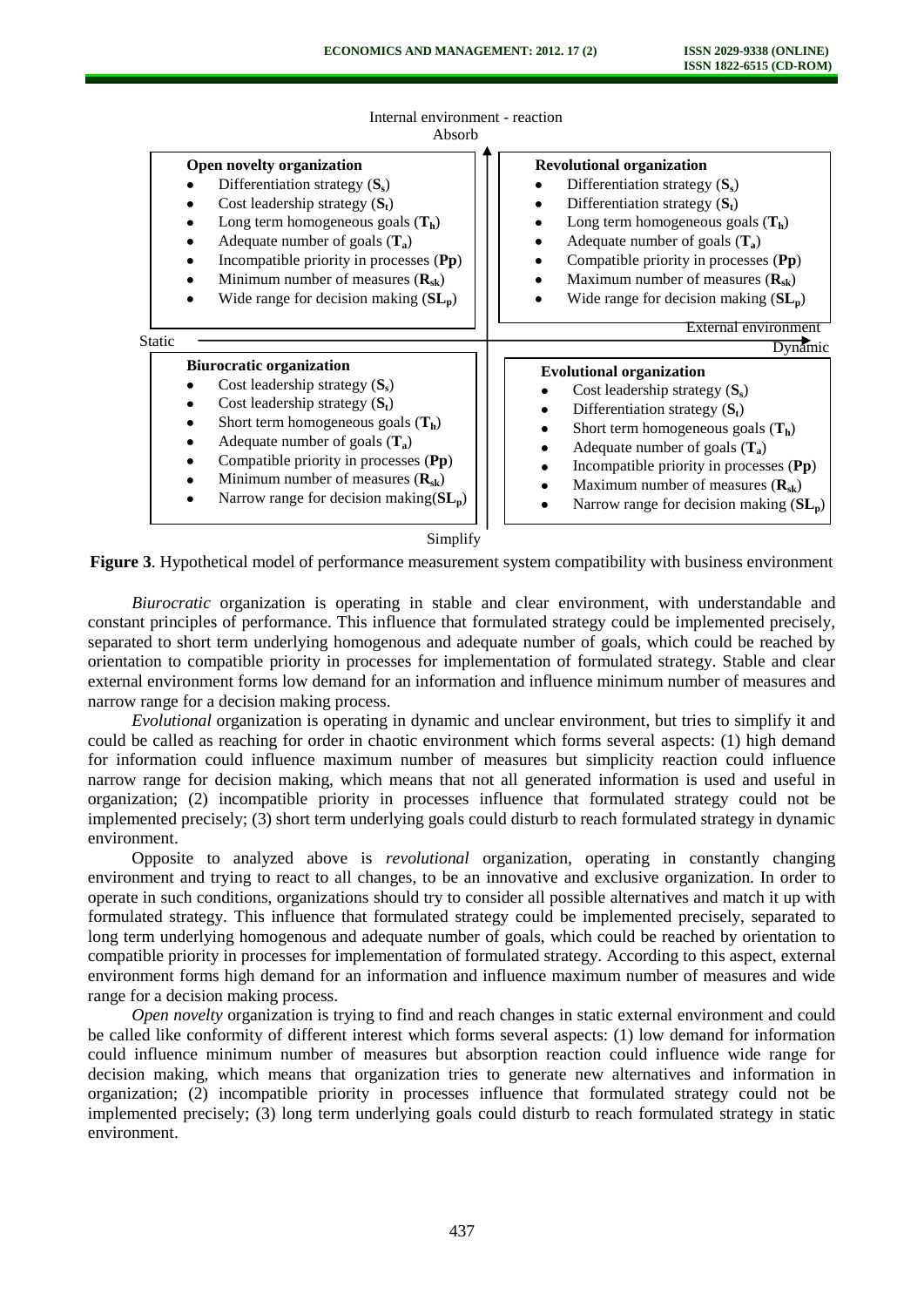# **Conclusions**

- 1. According to analysis of institutional factors could be stated that **institutional factors could be found as criterions of external and internal environment of organization and performance measurement system identification because it performs in two different levels – environment and organization.** Institutional factors of environmental level could not be managed by an organization. Institutional factors of organizational level show reaction of an organization to business environment and form internal environment of organization. According to an aspect that institutional factors influence could be analyzed in organizational level, could be stated, that institutional factors influence organizational systems too. This lets to prove the expediency of institutional factors analyses in the context of performance measurement system.
- 2. **Uncertainty level of environmental institutional factors and complexity level of organizational institutional factors forms external and internal environment of organization which form requirements for different performance measurement system.** The research of institutional factors also lets to state that different external and internal environment of organization influence different features of performance measurement system. It shows that performance measurement system will be useful for organization and completes all its functions when it reflects an internal reaction of organization and fits with external changes. It means that performance measurement system should conform to external and internal environment and let to **substantiate the requirement for conformity**.
- 3. According to analyses of scientific literature it could be stated that **the features of performance measurement system could be configured according to external environment and internal reaction of organization**.

#### **References**

- 1. Aaker, D.A. (2006). Brand portfolio strategy. Strategic direction, 22(10).
- 2. Analoui, F. (2009). Reform in international institutions: the case of the United Nations. Journal of Management Development, 28(6), 495-503.
- 3. Anderson, P. (1999). Complexity theory and organization science. Organization Science, 10(3), 216-32.
- 4. Ashmos, D.P., Duchon & McDaniel (2000). Organizational responses to complexity: the effect on organizational performance. Journal of Organizational Change Management, 13(6), 577-594.
- 5. Ashmos, D.P., Duchon & McDaniel (2002). What a mess! Participation as a simple managerial rule to "complexify" organizations. Journal of Management Studies, 39(2): March, 189-206.
- 6. Bansal, P.; Roth, K. (2000). Why companies go green: a model of ecological responsiveness. Academy of Management Journal, 43(4), 717-36.
- 7. Bednall, D.H.B. & Valos, M.J. (2005). Marketing research performance and strategy. International Journal of Productivity and Performance Management, 54(5/6), 438-450.
- 8. Boisot, M. & Child, J. (1999). Organizations as adaptive systems in complex environments: the case of China. Organization Science, 10(3), 237-52.
- 9. Bourne M., Mills J., Wilcox M., Neely A. & Platts K. (2000). Designing, implementing and updating performance measurement systems. International Journal of Operations & Production Management, 20(7), 754-771.
- 10. Brodbeck, P.W. (2002). Complexity theory and organization procedure design. Business Proces Management Journal, 8(4), 377-402.
- 11. Brudan, A. (2010). Rediscovering performance management: systems, learning and integration. Measuring Business Excellence, 14(1), 109-23.
- 12. Burnes, B. (2005a). Complexity theories and organizational change. International Journal of Management Reviews, 7(2), 73–90.
- 13. Burns, T. & Stalker, G. (1961). The management of innovation, Tavistock: London.
- 14. Campbell, J.L. (2007). Why would corporations behave in socially responsible ways? An institutional theory of corporate social responsibility. Academy of Management Review, 32(3), 946–967.
- 15. Canet-Giner, T.M., Fernandez-Guerrero, R. & Peris-Ortiz, M. (2010). Changing the strategy formation process in a service cooperative. Journal of Organizational Change Management, 23(4), 435-452.
- 16. Carlucci, D. (2010). Evaluating and selecting key performance indicators: an ANP-based model. Measuring Business Excellence, 14(2), 66-76.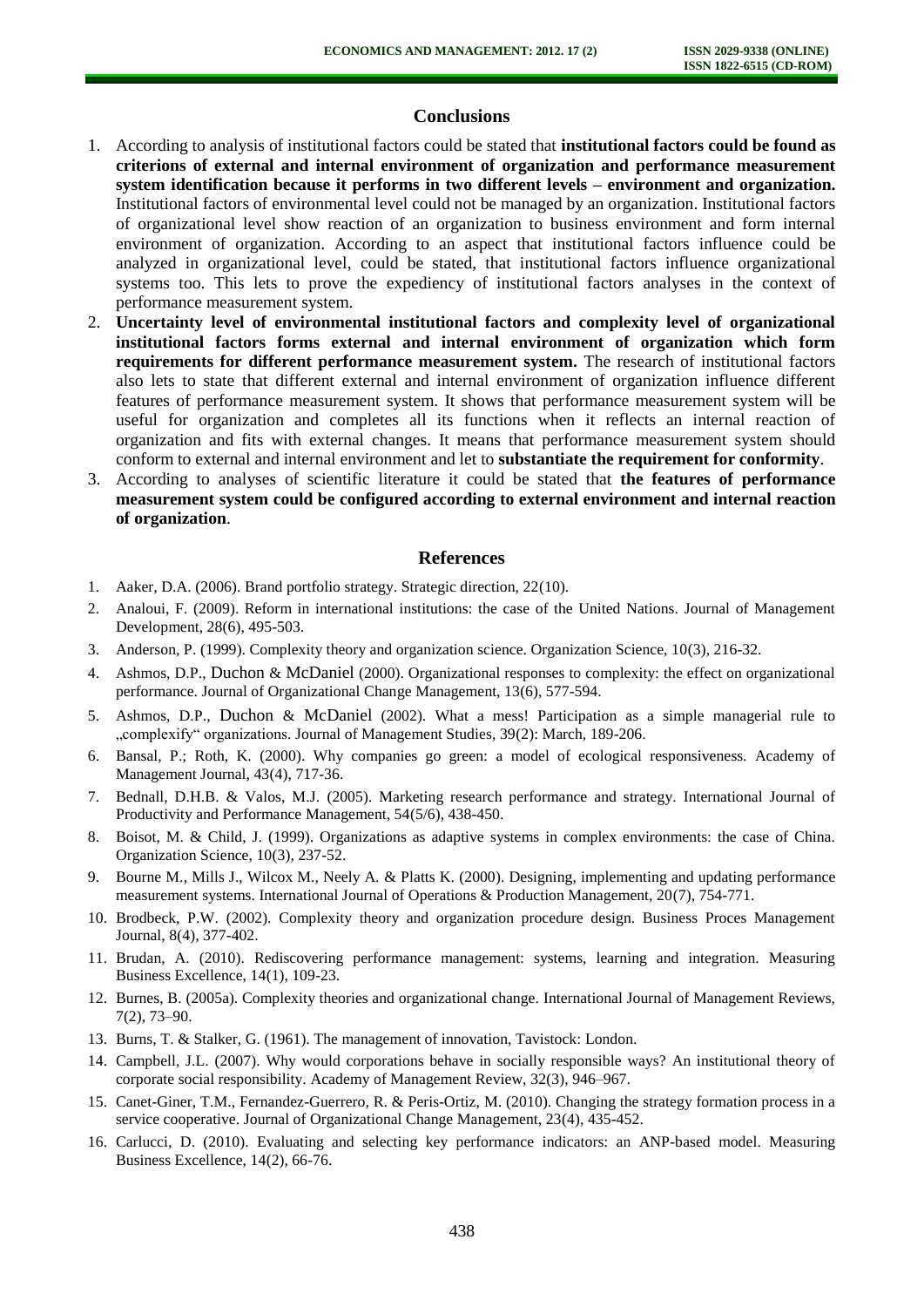- 17. Crain, D.W. & Abraham, S. (2008). Using value-chain analysis to discover customers' strategic needs. Strategy and Leadership, 36(4), 29-39.
- 18. Cunha, P.M. & Cunha, V.J. (2006). Towards a complexity theory of strategy. Management Decision, 44(7), 839- 850.
- 19. Davidson, W.N.III & Worrell, D.L. (2001). Regulatory pressure and environmental management infrastructure and practices. Business and Society, 40(3), 315-42.
- 20. Desai, D.A. (2010). Co-creating learning: insights from complexity theory. The Learning Organization, 17(5), 388- 403.
- 21. Franco-Santos, M., Kennerley M., Micheli P., Martinez V., Mason S., Marr B., Gray D. & Neely A. (2007). Towards a definition of a business performance measurement system. International Journal of Operations & Production Management, 27(8), 784-801.
- 22. Fukushima, A. & Peirce, J.J. (2011). A hybrid performance measurement framwork for optimal decisions. Meausuring Business Excellence, 15(2), 32-43.
- 23. Garengo, P., Nudurupati, S. & Bititci, U. (2007). Understanding the relationship between PMS and MIS in SMEs: an organizational life cycle perspective. Computers in Industry, 58(7), 677-86.
- 24. Gomes Carlos, F., Yasin Mahmoud, M. & Lisboa Joao, V. (2004). A literature review of manufacturing performance measures and measurement in an organizational context: a framework and direction for future research. Journal of Manufacturing Technology Management, 15(6), 511-530.
- 25. Goulielmos, A.M. (2005). Complexity theory: a science where historical accidents matter. Disaster Prevention and Management, 14(4), 533-547.
- 26. Grobler, A., Grubner, A. & Milling, P.M. (2006). Organizational adaptation processes to external complexity. International Journal of Operations & Production Management, 26(3), 254-281.
- 27. Grobman, M.G. (2005). Complexity Theory: a new way to look at organizational change. Public Administration Quarterly, 351-384.
- 28. Gstraunthaler, T. (2010). The business of business incubators. An institutional anglysis evidence from Lithuania. Baltic Journal of Management, 5(3), 397-421.
- 29. Gul, F.A. & Chia, Y.M. (1994). The effects of management accounting systems, perceived environmental uncertainty and decentralization on managerial performance: a test of three-way interaction. Accounting, Organizations and Society, 19(4-5), 413-426.
- 30. Gunasekaran, A. & Kobu, B. (2007). Performance measures and metrics in logistics and supply chain management: a review of recent literature (1995-2004) for research and applications. International Journal of Production Research, 45(12), 2819–2840.
- 31. Halbesleben, J.R.B. & Buckley, M.R. (2006). The effect of economic conditions on union membership of men and women. A quantitative and historical analysis. Journal of Management History, 12(3), 293-305.
- 32. He, H. & Baruch, Y. (2009). Transforming organizational identity under institutional change. Journal of Organizational Change Management, 22(6), 575-599.
- 33. Houchin, K. & MacLean, D. (2005). Complexity Theory and Strategic Change: an Empirically Informed Critique. British Journal of Management, 16, 149–166.
- 34. Hussain, M. & Hoque, Z. (2002). Understanding non-financial performance measurement practices in Japanese banks. A new institutional sociology perspective. Accounting Auditing &Accountability Journal, 15(2), 162-183.
- 35. Hussain, M. & Gunasekaran, A. (2002). An institutional perspective of non-financial management accounting measures: a review of the financial services industry. Managerial Auditing Journal, 17(9), 518-536.
- 36. Hwa, T.K. (2007). Impact of the Asian financial crisis on corporate real estate acquisitions. Journal of Corporate Real Estate, 9(4), 239-256.
- 37. Ivanova, G., Rolfe J., Lockie S. & Timmer V. (2007). Assessing social and economic impacts associated with changes in the coal mining industry in the Bowen Basin, Queensland, Australia. Management of Environmental Quality: An International Journal, 18(2), 211-228.
- 38. Yeung, J.F.Y., Chan, A.P.C. & Chan, D.W.M. (2008). Establishing quantitative indicators for measuring the partnering performance of construction projects in Hong Kong. Construction Management and Economics, 26(3), 277-301.
- 39. Järvenpää, M. (2009). The institutional pillars of management accounting function. Journal of Accounting & Organizational Changen, 5(4), 444-471.
- 40. Jones, K. & Kaluarachchi, Y. (2008). Performance measurement and benchmarking of a major innovation programme. Benchmarking: An International Journal, 15(2), 124-36.